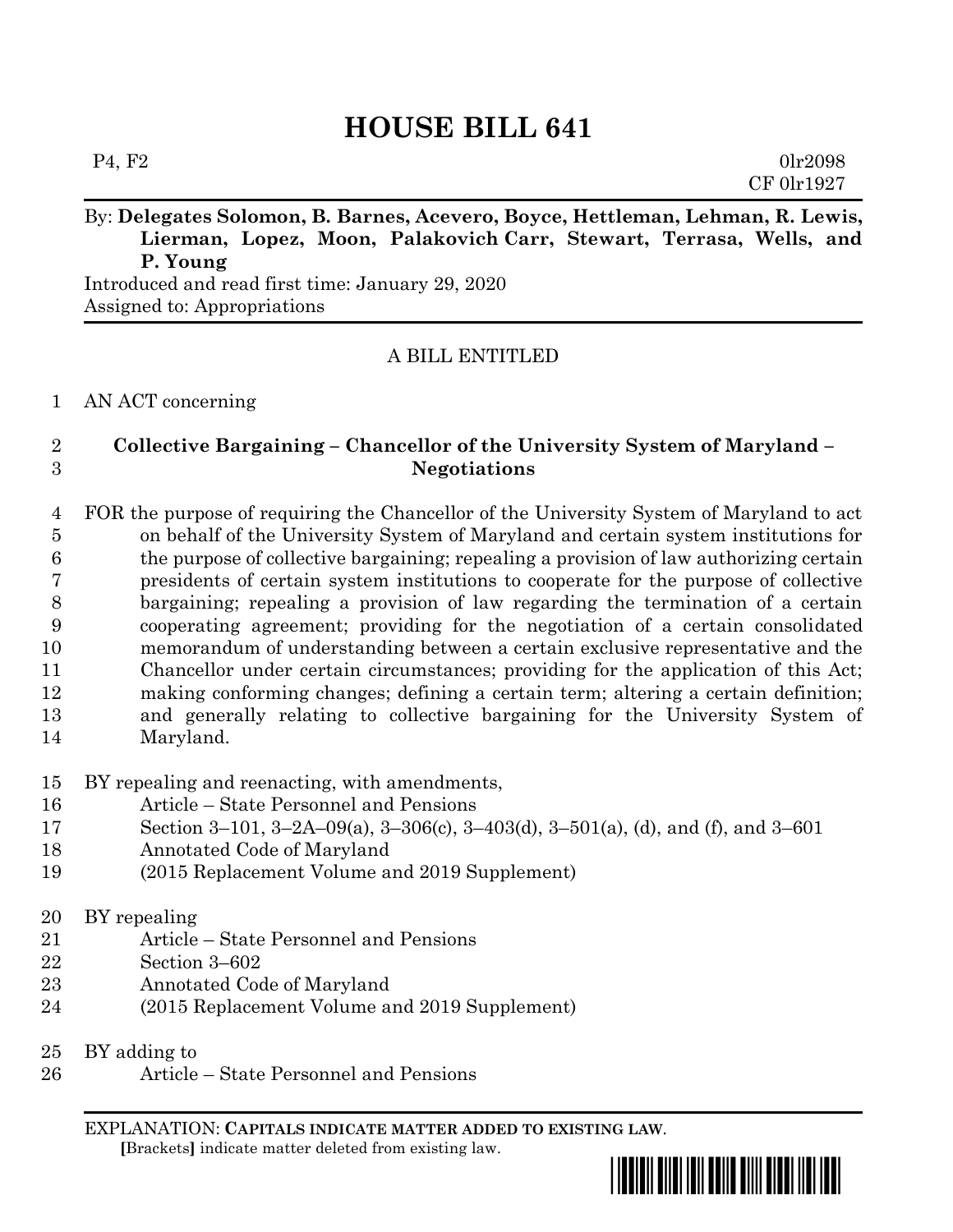| $\mathbf{1}$<br>$\overline{2}$<br>$\overline{3}$ | Section 3-602<br>Annotated Code of Maryland<br>(2015 Replacement Volume and 2019 Supplement)                                                                                                                                                                                                |
|--------------------------------------------------|---------------------------------------------------------------------------------------------------------------------------------------------------------------------------------------------------------------------------------------------------------------------------------------------|
| $\overline{4}$<br>5                              | SECTION 1. BE IT ENACTED BY THE GENERAL ASSEMBLY OF MARYLAND,<br>That the Laws of Maryland read as follows:                                                                                                                                                                                 |
| $6\phantom{.}6$                                  | <b>Article - State Personnel and Pensions</b>                                                                                                                                                                                                                                               |
| 7                                                | $3 - 101.$                                                                                                                                                                                                                                                                                  |
| 8                                                | In this title the following words have the meanings indicated.<br>(a)                                                                                                                                                                                                                       |
| 9                                                | "Board" means:<br>(b)                                                                                                                                                                                                                                                                       |
| 10<br>11<br>12<br>13                             | with regard to any matter relating to employees of any of the units of<br>(1)<br>State government described in § 3-102(a)(1)(i) through (iv) and (vi) through (x) of this<br>subtitle and employees described in $\S 3-102(a)(2)$ of this subtitle, the State Labor Relations<br>Board; and |
| 14<br>15<br>16                                   | with regard to any matter relating to employees of any State institution<br>(2)<br>of higher education described in $\S 3-102(a)(1)(v)$ of this subtitle, the State Higher Education<br>Labor Relations Board.                                                                              |
| 17<br>18                                         | "CHANCELLOR" HAS THE MEANING STATED IN § 12-101 OF THE<br>(C)<br><b>EDUCATION ARTICLE.</b>                                                                                                                                                                                                  |
| 19                                               | $\left[ \text{(c)} \right]$ (D)<br>"Collective bargaining" means:                                                                                                                                                                                                                           |
| 20<br>21                                         | good faith negotiations by authorized representatives of employees and<br>(1)<br>their employer with the intention of:                                                                                                                                                                      |
| 22<br>23                                         | reaching an agreement about wages, hours, and other<br>(i)<br>1.<br>terms and conditions of employment; and                                                                                                                                                                                 |
| 24<br>25                                         | incorporating the terms of the agreement in a written<br>2.<br>memorandum of understanding or other written understanding; or                                                                                                                                                               |
| 26                                               | clarifying terms and conditions of employment;<br>(ii)                                                                                                                                                                                                                                      |
| 27                                               | administration of terms and conditions of employment; or<br>(2)                                                                                                                                                                                                                             |
| 28<br>29<br>30                                   | the voluntary adjustment of a dispute or disagreement between<br>(3)<br>authorized representatives of employees and their employer that arises under a<br>memorandum of understanding or other written understanding.                                                                       |
| 31                                               | "Employee organization" means a labor or other organization in which<br>[(d)] (E)                                                                                                                                                                                                           |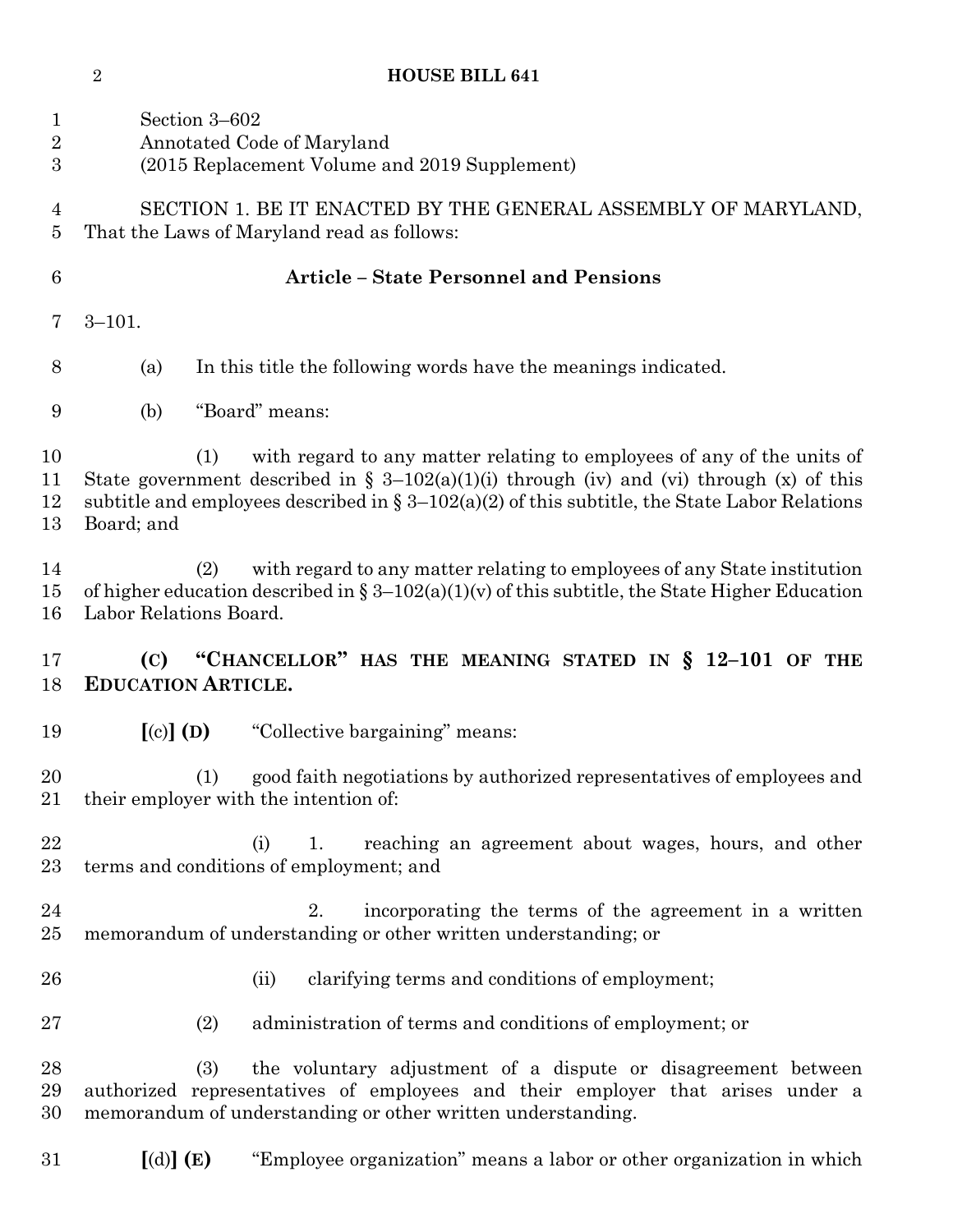#### **HOUSE BILL 641** 3

 State employees participate and that has as one of its primary purposes representing employees.

 **[**(e)**] (F)** "Exclusive representative" means an employee organization that has been certified by the Board as an exclusive representative under Subtitle 4 of this title.

**[**(f)**] (G)** "President" means**[**:

6 (1) with regard to a constituent institution, as defined in  $\S 12-101$  of the Education Article, the president of the constituent institution;

 (2) with regard to a center or institute, as those terms are defined in § 12–101 of the Education Article, the president of the center or institute;

 (3) with regard to the University System of Maryland Office, the Chancellor of the University System of Maryland; and

 (4)**],** with regard to Morgan State University, St. Mary's College of Maryland, and Baltimore City Community College, the president of the institution.

**[**(g)**] (H)** "System institution" means:

 (1) a constituent institution, as defined in § 12–101 of the Education Article;

 (2) a center or institute, as those terms are defined in § 12–101 of the Education Article; and

(3) the University System of Maryland Office.

3–2A–09.

 (a) If **THE CHANCELLOR,** a president, a system institution, an exclusive representative, or a person fails to comply with an order issued by the Board, a member of the Board may petition the circuit court to order **THE CHANCELLOR,** the president, **THE**  system institution, an exclusive representative, or **A** person to comply with the Board's order.

 (c) (1) This subsection applies to **[**a system institution**] THE CHANCELLOR**, an employee organization for employees of a system institution, and its officers, employees, agents, or representatives.

 (2) In addition to the unfair labor practices in subsections (a) and (b) of this section, **[**a system institution**] THE CHANCELLOR** and an employee organization are

3–306.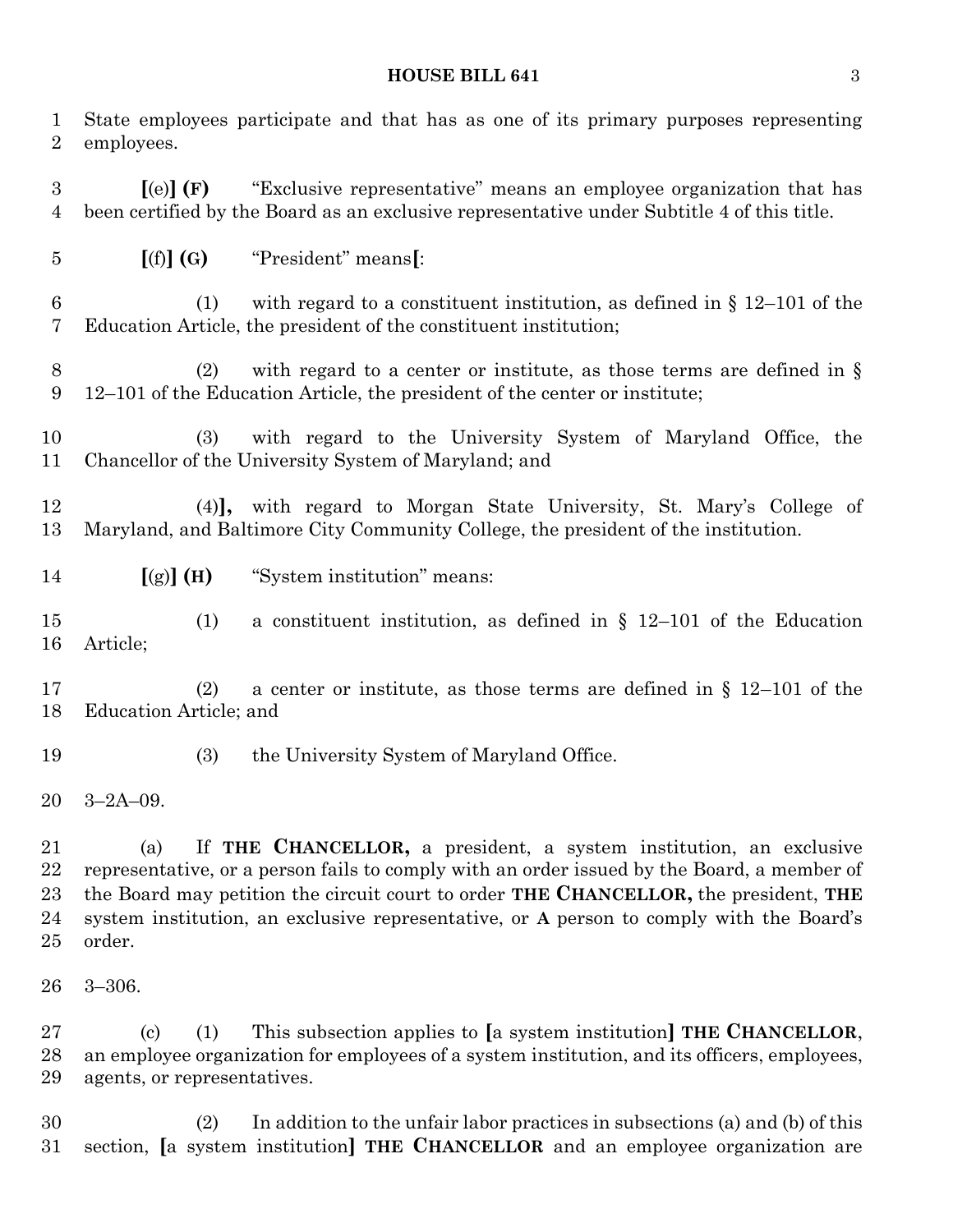#### **HOUSE BILL 641**

 prohibited from failing to meet an established negotiation deadline, unless a written agreement between the **[**system institution**] CHANCELLOR**, or **[**its**] THE CHANCELLOR'S** officers, employees, agents, or representatives, and the exclusive representative provides otherwise. 3–403. (d) (1) Each system institution, Morgan State University, St. Mary's College of Maryland, and Baltimore City Community College shall have separate bargaining units. (2) **[**The presidents of the system institutions may agree to cooperate for the purpose of collective bargaining: 10 (i) before the election of exclusive representatives; or 11 (ii) after the certification of exclusive representatives under § 3–406(a) of this subtitle. (3)**]** Appropriate bargaining units shall consist of: (i) all eligible nonexempt employees, as described in the federal Fair Labor Standards Act, except eligible sworn police officers; (ii) all eligible exempt employees, as described in the federal Fair Labor Standards Act; and 18 (iii) all eligible sworn police officers. 3–501. (a) (1) The following individuals or entities shall designate one or more representatives to participate as a party in collective bargaining on behalf of the State or the following institutions: 23 (i) on behalf of the State, the Governor; (ii) on behalf of **[**a system institution, the president of the system institution**] THE UNIVERSITY SYSTEM OF MARYLAND, THE CHANCELLOR**; and (iii) on behalf of Morgan State University, St. Mary's College of Maryland, or Baltimore City Community College, the governing board of the institution. (2) The exclusive representative shall designate one or more representatives to participate as a party in collective bargaining on behalf of the exclusive representative. (d) (1) A memorandum of understanding that incorporates all matters of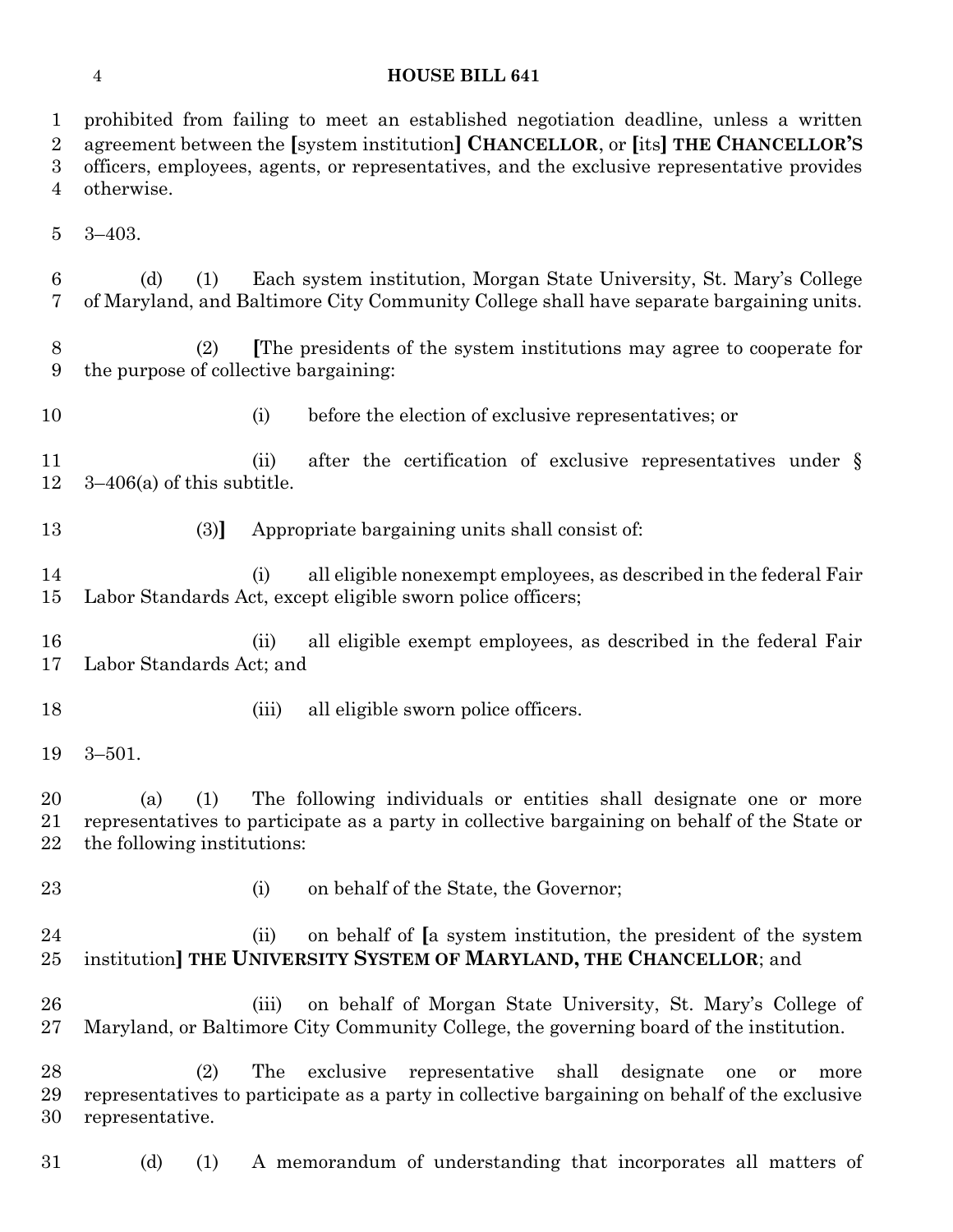# **HOUSE BILL 641** 5

| $\mathbf 1$                          | agreement reached by the parties shall be executed by the exclusive representative and:                                                                                                                                                                                                                                                                                                                                                                                                                                    |
|--------------------------------------|----------------------------------------------------------------------------------------------------------------------------------------------------------------------------------------------------------------------------------------------------------------------------------------------------------------------------------------------------------------------------------------------------------------------------------------------------------------------------------------------------------------------------|
| $\boldsymbol{2}$<br>3                | for a memorandum of understanding relating to the State, the<br>(i)<br>Governor or the Governor's designee;                                                                                                                                                                                                                                                                                                                                                                                                                |
| 4<br>5<br>6                          | for a memorandum of understanding relating to a system<br>(ii)<br>institution, [the president of the system institution or the president's] THE CHANCELLOR<br>OR THE CHANCELLOR'S designee; and                                                                                                                                                                                                                                                                                                                            |
| 7<br>$8\,$<br>9                      | for a memorandum of understanding relating to Morgan State<br>(iii)<br>University, St. Mary's College of Maryland, or Baltimore City Community College, the<br>governing board of the institution or the governing board's designee.                                                                                                                                                                                                                                                                                       |
| 10<br>11<br>12                       | To the extent these matters require legislative approval or the<br>(2)<br>appropriation of funds, the matters shall be recommended to the General Assembly for<br>approval or for the appropriation of funds.                                                                                                                                                                                                                                                                                                              |
| 13<br>14<br>15                       | To the extent matters involving a State institution of higher education<br>(3)<br>require legislative approval, the legislation shall be recommended to the Governor for<br>submission to the General Assembly.                                                                                                                                                                                                                                                                                                            |
| 16<br>17<br>18<br>19                 | The terms of a memorandum of understanding executed by the<br>(f)<br>(1)<br>Governor or the Governor's designee and an exclusive representative of a bargaining unit<br>for skilled service or professional service employees in the State Personnel Management<br>System are not applicable to employees of a State institution of higher education.                                                                                                                                                                      |
| 20<br>21<br>22<br>23<br>24<br>$25\,$ | The terms of a memorandum of understanding executed by [a president]<br>(2)<br>of a system institution] THE CHANCELLOR or the governing board of Morgan State<br>University, St. Mary's College of Maryland, or Baltimore City Community College, or their<br>respective designees, and the exclusive representative of a bargaining unit for employees<br>of a State institution of higher education are not applicable to skilled service or professional<br>service employees in the State Personnel Management System. |
| $26\,$                               | $3 - 601$ .                                                                                                                                                                                                                                                                                                                                                                                                                                                                                                                |
| $27\,$<br>28                         | A memorandum of understanding shall contain all matters of<br>(1)<br>(a)<br>agreement reached in the collective bargaining process.                                                                                                                                                                                                                                                                                                                                                                                        |
| 29<br>30                             | The memorandum shall be in writing and signed by the exclusive<br>(2)<br>representative involved in the collective bargaining negotiations and:                                                                                                                                                                                                                                                                                                                                                                            |
| $31\,$<br>32                         | for a memorandum of understanding relating to the State, the<br>(i)<br>Governor or the Governor's designee;                                                                                                                                                                                                                                                                                                                                                                                                                |
| 33<br>34                             | for a memorandum of understanding relating to a system<br>(ii)<br>institution OR THE UNIVERSITY SYSTEM OF MARYLAND, [the president of the system                                                                                                                                                                                                                                                                                                                                                                           |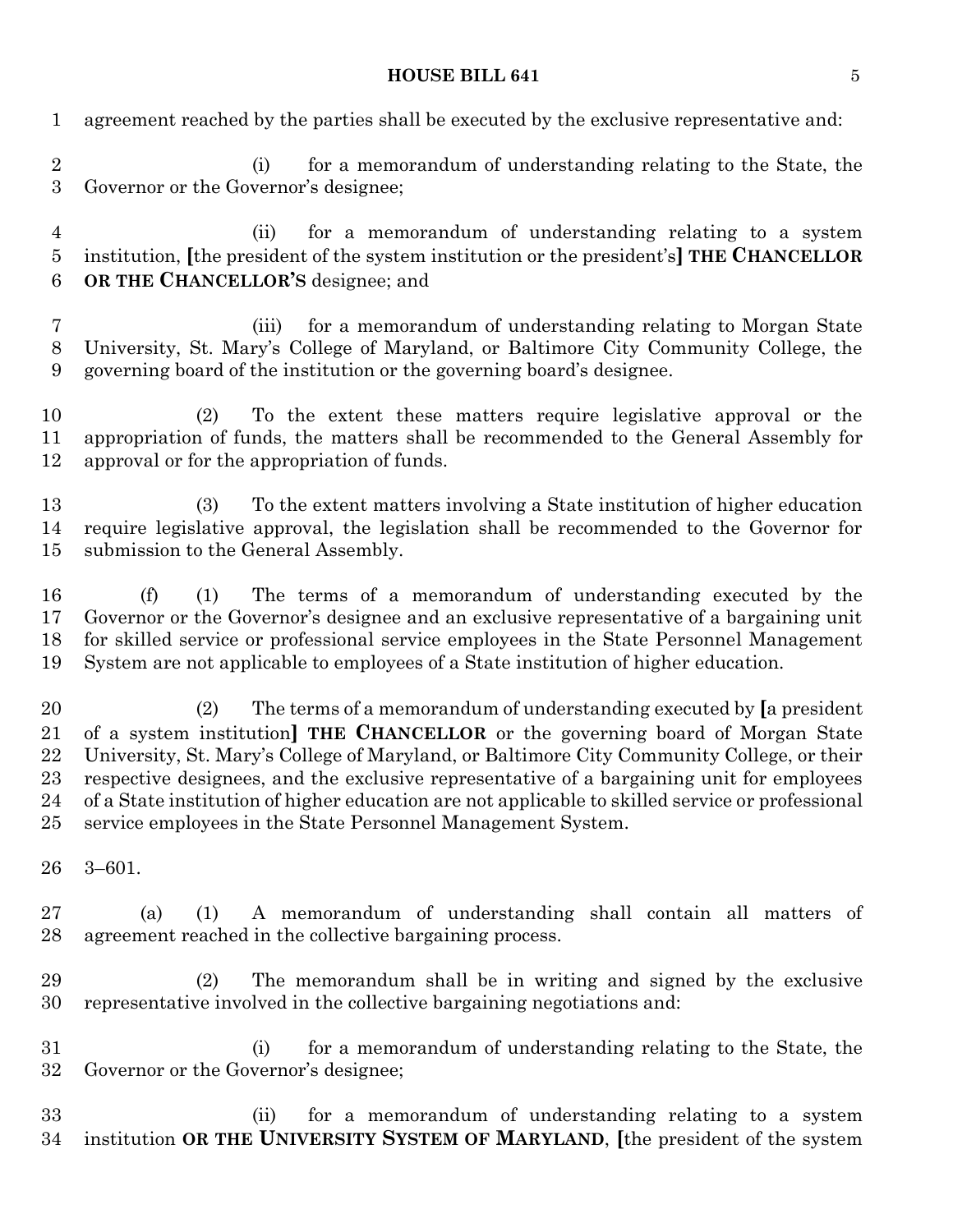#### **HOUSE BILL 641**

 institution or the president's designee**] THE CHANCELLOR OR THE CHANCELLOR'S DESIGNEE**; and

 (iii) for a memorandum of understanding relating to Morgan State University, St. Mary's College of Maryland, or Baltimore City Community College, the governing board of the institution or the governing board's designee.

 (b) No memorandum of understanding is valid if it extends for less than 1 year or for more than 3 years.

 (c) (1) Except as provided in paragraph (2) of this subsection, a memorandum of understanding is not effective until it is ratified by the Governor and a majority of the votes cast by the employees in the bargaining unit.

 (2) In the case of a State institution of higher education **OR THE UNIVERSITY SYSTEM OF MARYLAND**, a memorandum of understanding is not effective until it is ratified by the institution's governing board **OR THE UNIVERSITY SYSTEM OF MARYLAND BOARD OF REGENTS** and a majority of the votes cast by the employees in the bargaining unit.

**[**3–602.

 The president of a system institution may elect to terminate a cooperation agreement with another system institution, entered into for the purpose of collective bargaining with exclusive representatives, effective on the termination date of the memorandum of understanding between the exclusive representatives and the system institutions that are parties to the cooperation agreement.**]**

**3–602.**

 **(A) WITH REGARD TO THE UNIVERSITY SYSTEM OF MARYLAND, IF AN EXCLUSIVE REPRESENTATIVE REPRESENTS MORE THAN ONE BARGAINING UNIT OF EMPLOYEES:**

 **(1) THE CHANCELLOR AND THE EXCLUSIVE REPRESENTATIVE SHALL NEGOTIATE THE TERMS OF ONE CONSOLIDATED MEMORANDUM OF UNDERSTANDING TO APPLY TO ALL BARGAINING UNITS FOR EMPLOYEES OF ALL SYSTEM INSTITUTIONS REPRESENTED BY THE EXCLUSIVE REPRESENTATIVE; AND**

 **(2) ON MUTUAL AGREEMENT AND IN WRITING, THE PARTIES MAY DESIGNATE A MATTER PARTICULAR TO A SYSTEM INSTITUTION TO BE NEGOTIATED BY THE EXCLUSIVE REPRESENTATIVE AND THE PRESIDENT OF THE SYSTEM INSTITUTION OR THE PRESIDENT'S DESIGNEE.**

**(B) ON CONCLUSION OF NEGOTIATIONS UNDER SUBSECTION (A) OF THIS**